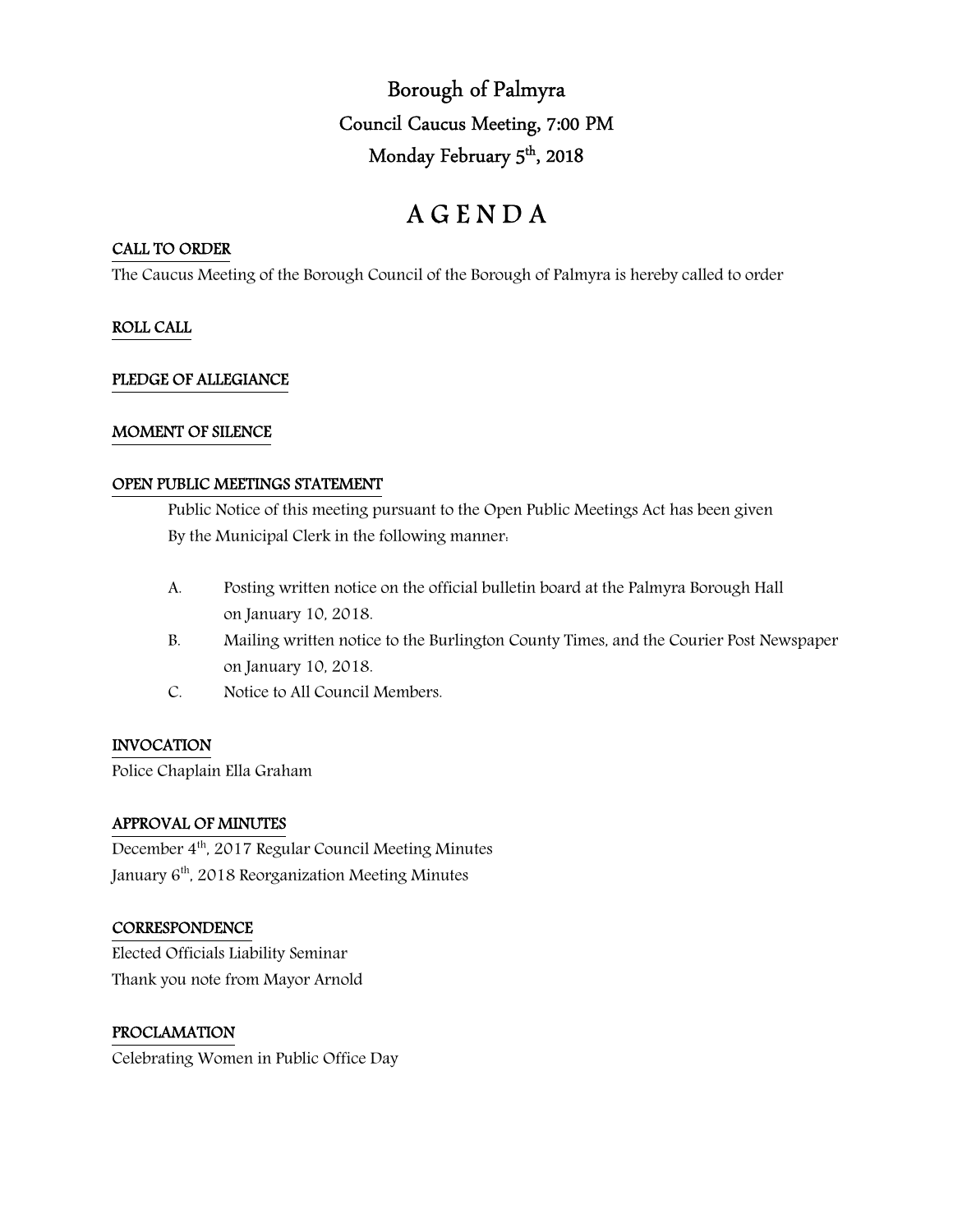## PROFESSIONAL UPDATES

Dave Gerkens, CGP&H William Kirchner, ERI James Winckowski, CME

## DISCUSSION

Appointments of Borough Engineer, Special Projects Engineer, Municipal Prosecutor & Special Counsel/Conflicts Attorney

## PUBLIC PORTION

This public portion is for discussion on professional updates, resolutions and ordinances listed on the agenda. Please sign in and state your name and address for the record. Council will give all comments appropriate consideration. Each citizen will be allotted up to five (5) minutes to speak, in order to allow everyone an opportunity to ask questions and express their opinions or concerns. Please direct all comments to the Mayor. Each citizen may only speak once during each public portion.

## RESOLUTIONS Consent Agenda

Resolution 2018-74 to Resolution 2018-91 will be enacted as a single motion, if any resolution needs additional discussion it will be removed from the consent agenda and voted on separately.

- Resolution 2018-74, Resolution Authorizing the Cancellation of Municipal Certificate# 13-00073 for Block 134, Lot 11
- Resolution 2018-75, Resolution Authorizing Mayor Michelle Arnold to Execute the Agreement with the Burlington County Department of Public Works, Division of Mosquito Control
- Resolution 2018-76, Resolution Authorizing the Refund of the Overpayment of Vacant Registration Fees for 2018 for Block 149 Lot 9 to Specialized Loan Servicing in the Amount of \$2,000.00
- Resolution 2018–77, Resolution Authorizing the Mayor to Execute a Shared Services Agreement Between the Borough of Palmyra and the Township of Cinnaminson for the Purchase of Brine Solution
- Resolution 2018-78, Resolution Authorizing Refund of Sewer Payment on Block 152 Lot 9.02 Qualifier C204 in the amount of \$163.00
- Resolution 2018–79, Authorizing the Appointment of the Borough Engineer
- Resolution 2018–80, Authorizing the Appointment of the Special Projects Engineer
- Resolution 2018-81, Authorizing the Appointment of the Municipal Prosecutor
- Resolution 2018-82, Authorizing the Appointment the Special Counsel/Conflicts Attorney
- Resolution 2018-83, Rescinding Resolution 2018-65, and Awarding a Contract to ERI for the 2017 NJAWC and PSE&G Road Opening Restorations Project per their proposal dated November  $30<sup>th</sup>$ , 2017 in the correct amount of \$82,500.
- Resolution 2018-84, Resolution Authorizing Certain Escrow Bills be transferred from Trust Escrow Accounts to the Borough of Palmyra Current Fund.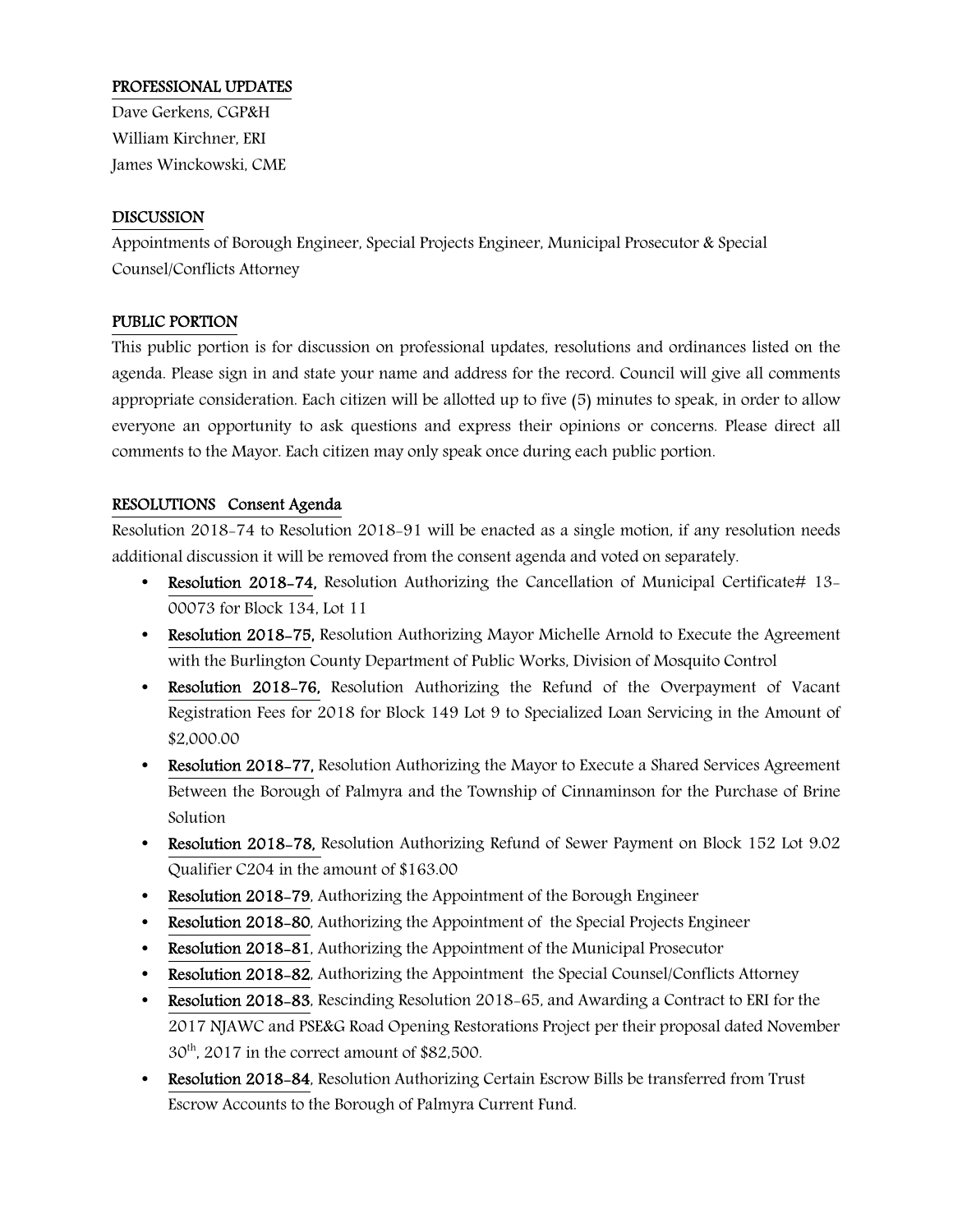- Resolution 2018–85, Resolution of the Borough of Palmyra, County of Burlington Authorizing a Lien be placed on Blk 53 Lot 18 for Failure to Comply with Obnoxious Growth and Property Maintenance Violations
- Resolution 2018–86, Resolution of the Borough of Palmyra, County of Burlington Authorizing a Lien be placed on Blk 130 Lot 12 for Failure to Comply with Obnoxious Growth and Property Maintenance Violations
- Resolution 2018–87, Resolution of the Borough of Palmyra, County of Burlington Authorizing a Lien be placed on Blk 3 Lot 11 for Failure to Comply with Obnoxious Growth and Property Maintenance Violations
- Resolution 2018–88, Resolution of the Borough of Palmyra, County of Burlington Authorizing a Lien be placed on Blk 130 Lot 8 for Failure to Comply with Obnoxious Growth and Property Maintenance Violations
- Resolution 2018-89, Resolution Authorizing the Tax Assessor to File Rollback Assessments, Added and Omitted, Tax Appeals and Assessor's List of Corrections and Errors on Behalf of the Borough of Palmyra.
- Resolution 2018-90, Resolution Authorizing the Refund of Tax Overpayments on Block 103 Lot 41 in the Amount of \$1,435.68 and Blo9ck 52.01 Lot 1 in the Amount of \$2,826.20
- Resolution 2018-91, Resolution Authorizing the Sale of Property no Longer Needed for Public Use on an Online Auction Website or Disposal as Scrap

## COMMUNITY SPOTLIGHT

• Random Acts of Kindness Month

# DISCUSSION ITEMS

## NEW Business

- Fire Department- Junior Members
- Budget Workshop Saturday, March 17 proposed
- Fire Company lease agreement
- FEMA grant Delaware River outfall repairs
- Sign Ordinance & Kerbeck's proposed amendments
- Security doors in Borough Hall
- Dave Austin proposed rehire

Re-appropriation of AST fuel island project capital funds v cancellation

- 2016 Municipal Park Development Program Grant for the Bandshell/Grove Park project final design required
- Light Rail Crossings

# Old Business

- Phones and phone service
- PCR EMS agreement donation/workers' comp
- Vacant/Abandoned Property amendments Ordinance 2013-20
- Student Volunteers